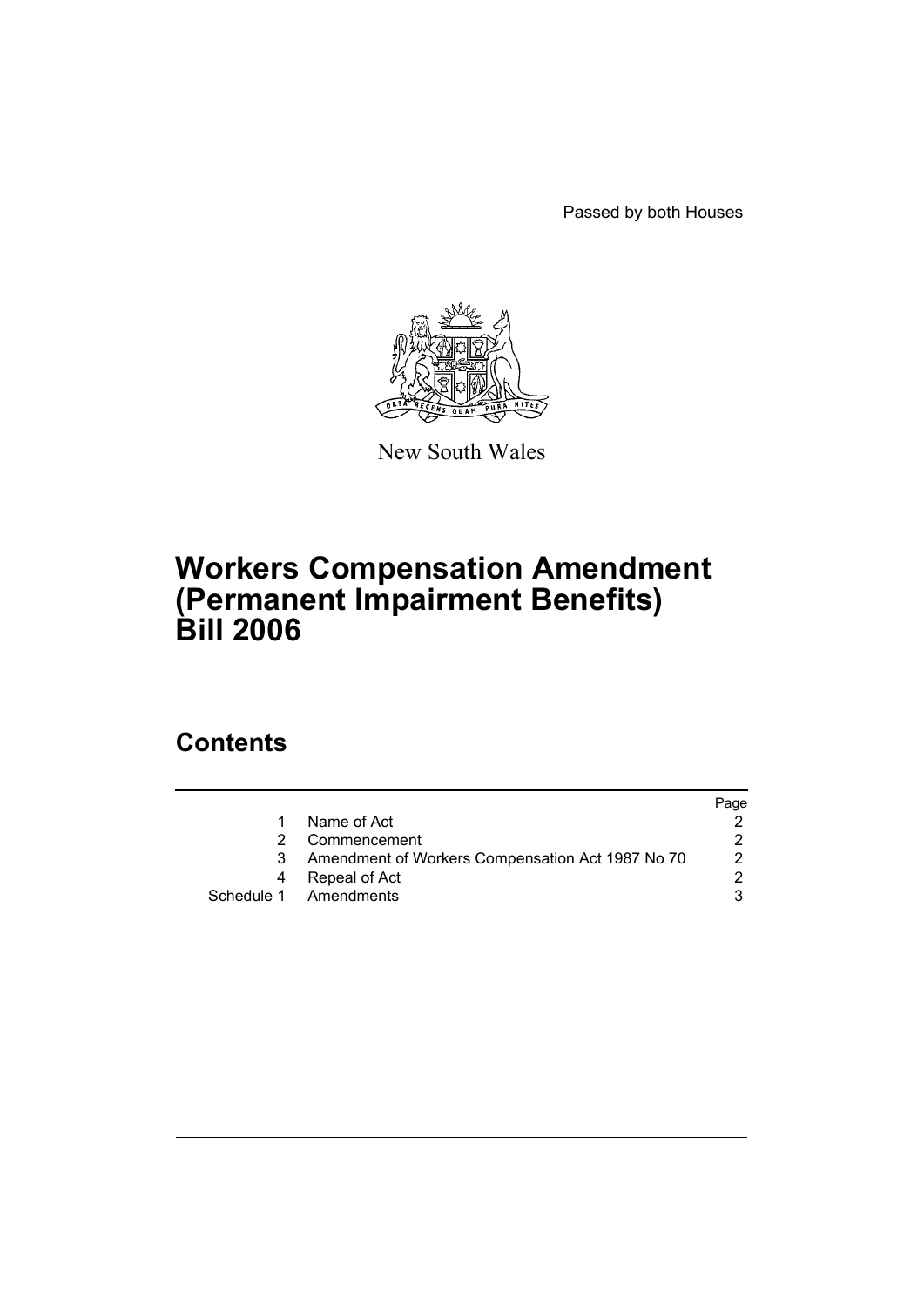*I certify that this PUBLIC BILL, which originated in the LEGISLATIVE ASSEMBLY, has finally passed the LEGISLATIVE COUNCIL and the LEGISLATIVE ASSEMBLY of NEW SOUTH WALES.*

> *Clerk of the Legislative Assembly. Legislative Assembly, Sydney, , 2006*



New South Wales

# **Workers Compensation Amendment (Permanent Impairment Benefits) Bill 2006**

Act No , 2006

An Act to amend the *Workers Compensation Act 1987* to provide for an increase in certain benefits paid to workers who receive injuries that result in permanent impairment; and for related purposes.

*I have examined this Bill, and find it to correspond in all respects with the Bill as finally passed by both Houses.*

*Chairman of Committees of the Legislative Assembly.*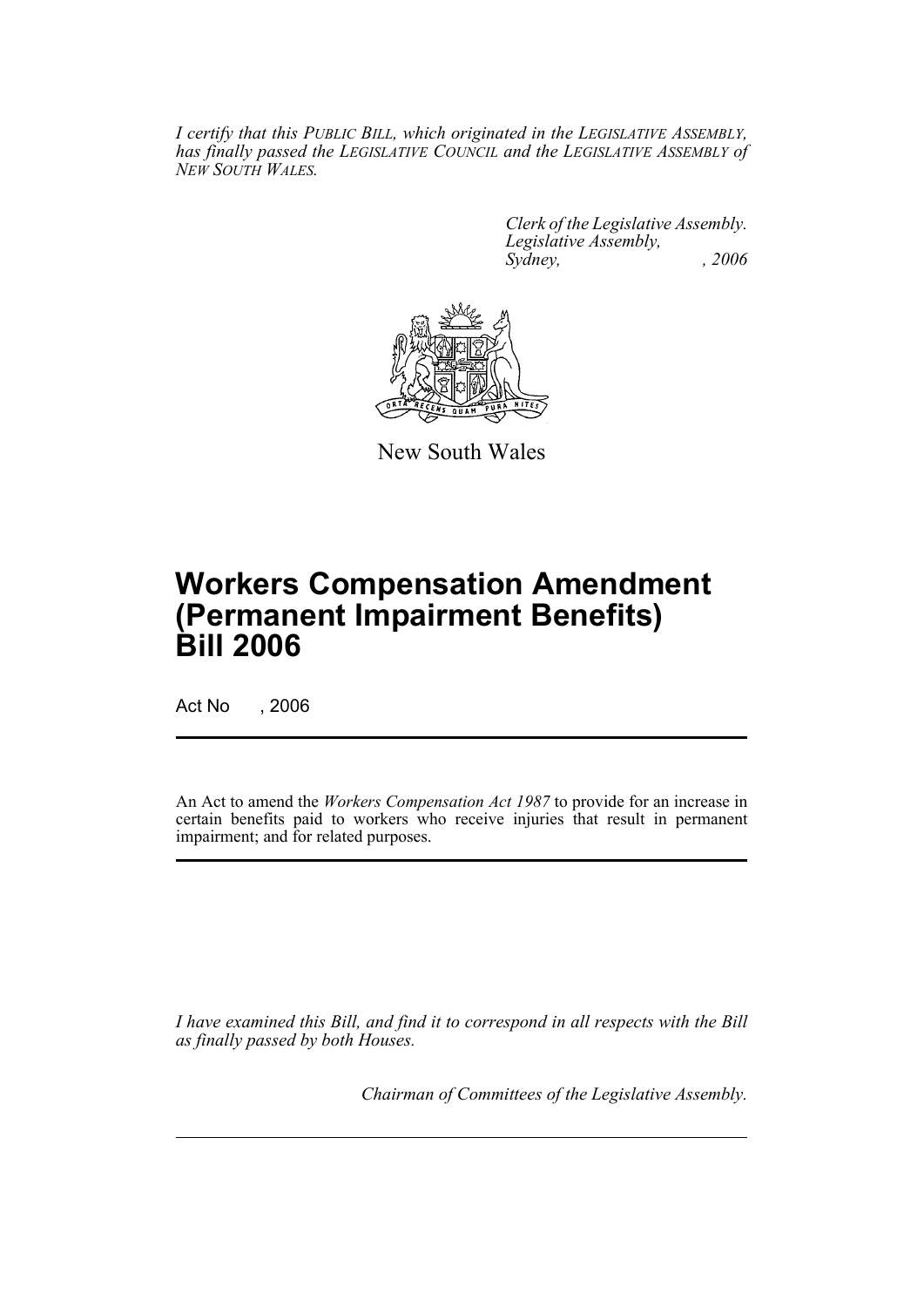#### **The Legislature of New South Wales enacts:**

#### **1 Name of Act**

This Act is the *Workers Compensation Amendment (Permanent Impairment Benefits) Act 2006*.

#### **2 Commencement**

This Act commences on 1 January 2007.

#### **3 Amendment of Workers Compensation Act 1987 No 70**

The *Workers Compensation Act 1987* is amended as set out in Schedule 1.

#### **4 Repeal of Act**

- (1) This Act is repealed on the day following the day on which this Act commences.
- (2) The repeal of this Act does not, because of the operation of section 30 of the *Interpretation Act 1987*, affect any amendment made by this Act.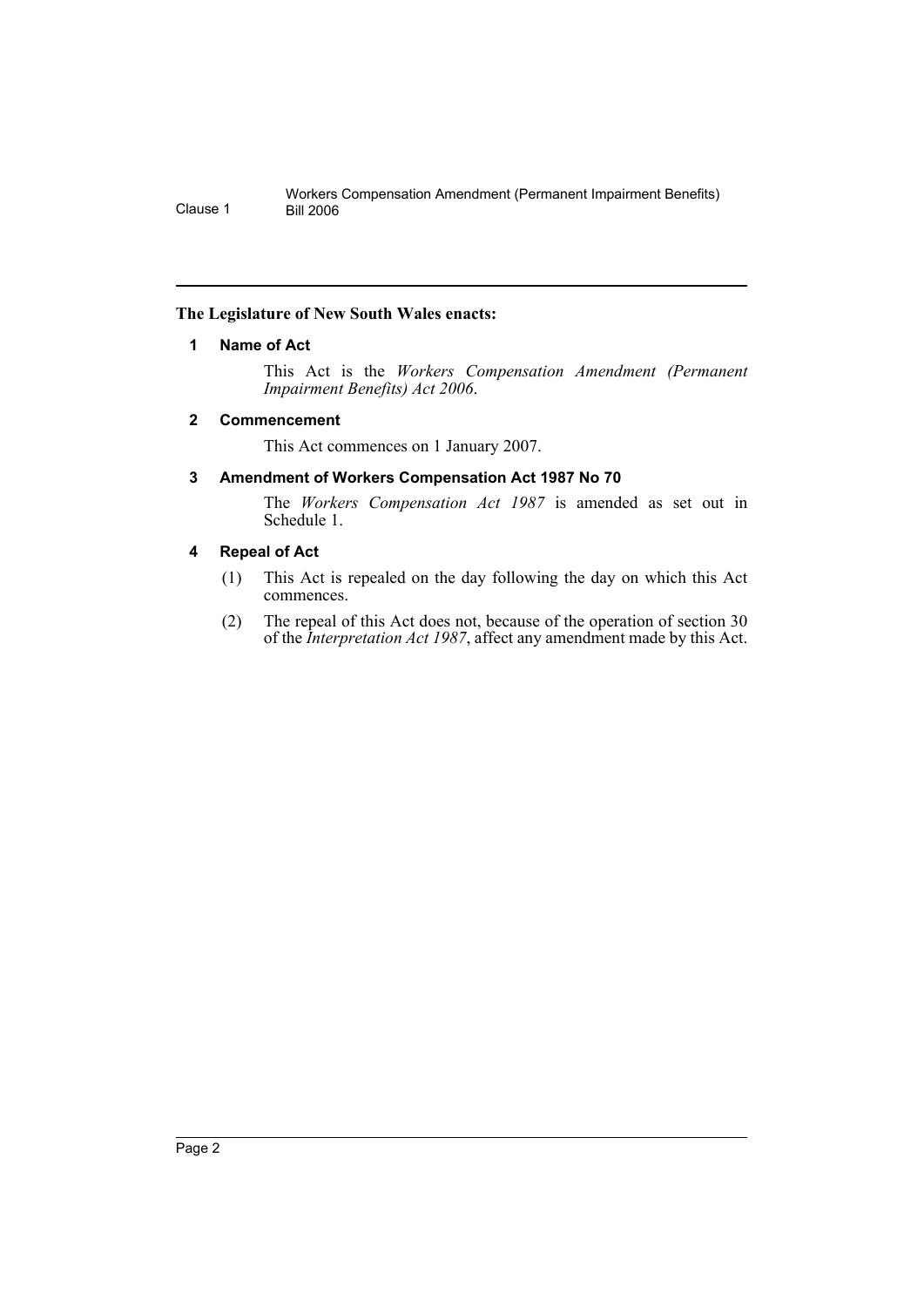Workers Compensation Amendment (Permanent Impairment Benefits) Bill 2006

Amendments **Schedule 1** and the set of the set of the set of the set of the set of the set of the set of the set of the set of the set of the set of the set of the set of the set of the set of the set of the set of the set

### **Schedule 1 Amendments**

(Section 3)

- **[1] Section 66 Entitlement to compensation for permanent impairment** Omit "\$1,250" from section 66 (2) (a). Insert instead "\$1,375".
- **[2] Section 66 (2) (b)** Omit "\$12,500". Insert instead "\$13,750".
- **[3] Section 66 (2) (b)** Omit "\$1,500". Insert instead "\$1,650".
- **[4] Section 66 (2) (c)** Omit "\$27,500". Insert instead "\$30,250".
- **[5] Section 66 (2) (c)** Omit "\$2,500". Insert instead "\$2,750".
- **[6] Section 66 (2) (d)**

Omit "\$77,500". Insert instead "\$85,250".

**[7] Section 66 (2) (d)**

Omit "\$3,500". Insert instead "\$3,850".

**[8] Section 66 (2) (e)**

Omit "\$200,000". Insert instead "\$220,000".

#### **[9] Section 66 (2A), Examples 1 and 2**

Omit the examples. Insert instead:

**Example 1.** A person suffers 10% permanent impairment. Under subsection (2), the amount of permanent impairment compensation to which he or she is entitled is \$13,750 (10  $\times$  \$1,375). If the whole of the impairment is to the back, the compensation payable in relation to the back will be the whole \$13,750. Under this subsection, that \$13,750 will be increased by 5%, yielding \$14,437.50.

**Example 2.** A person suffers 50% permanent impairment. Under subsection (2), the amount of permanent impairment compensation to which he or she is entitled is \$123,750 (\$85,250 + (10  $\times$  \$3,850)). If two-thirds of the impairment is to the back, the compensation payable in relation to the back will be two-thirds of \$123,750, or \$82,500. Under this subsection, that \$82,500 will be increased by 5%, yielding \$86,625. The total compensation payable for the impairment will therefore be \$127,875.